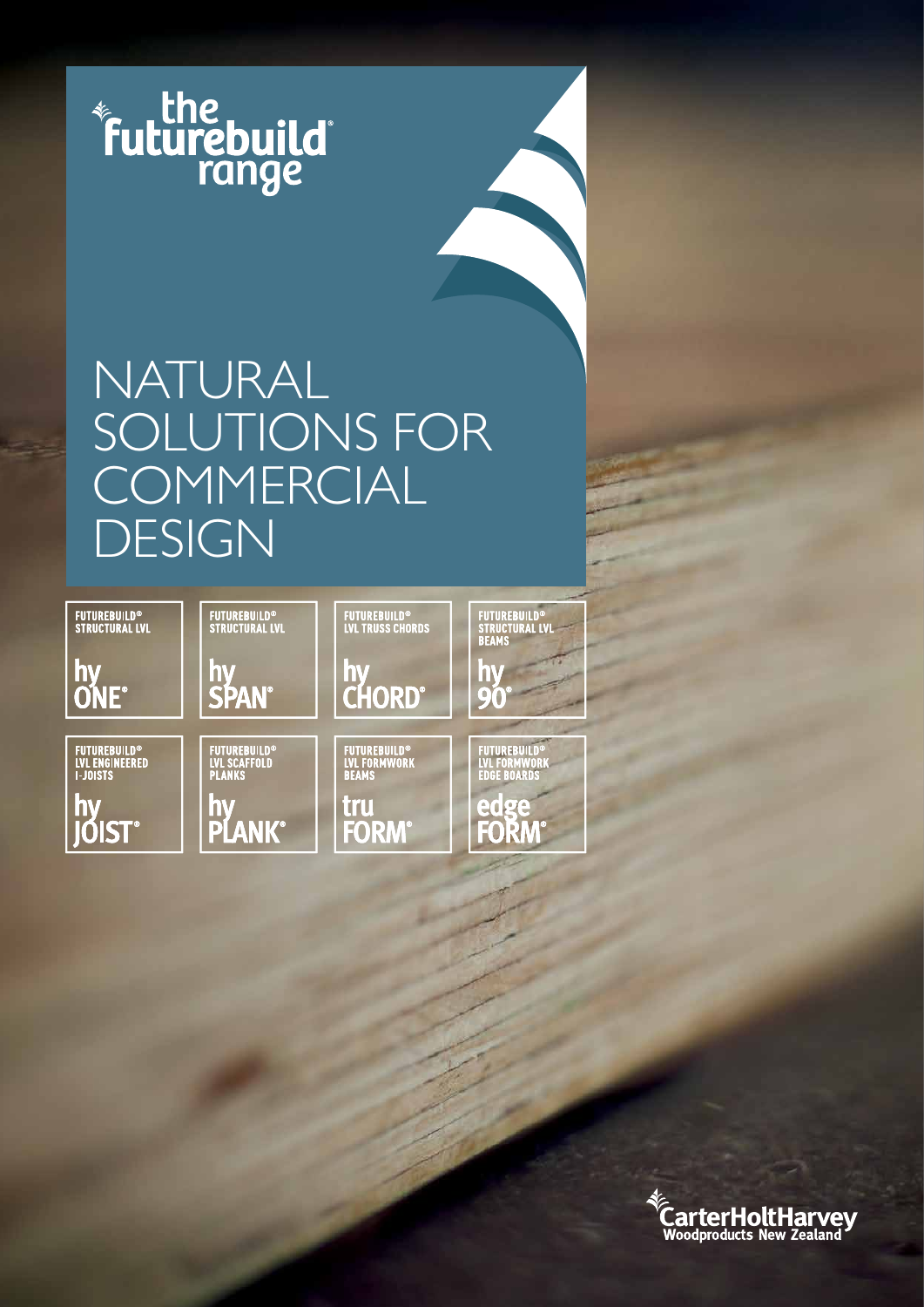the<br>**futurebuild**<br>range

# 10 REASONS TO BUILD WITH FUTUREBUILD® LVL

FUTUREBUILD® LVL PRODUCTS INSPIRE ARCHITECTS, DESIGNERS, BUILDERS AND END-USERS. IT IS CONSISTENT, RELIABLE AND SAVES TIME AND LABOUR.

AVAILABLE IN LONGER LENGTHS THAN TIMBER, FUTUREBUILD LVL CAN BEAR GREATER LOADS OVER WIDER SPANS MAKING IT A VERY COST-EFFECTIVE SOLUTION.

## COST COMPETITIVE

#### **Single Storey Portal Frame Structures**

Using innovative construction methods such as ground level bay construction, Futurebuild® LVL can provide significant construction speed savings resulting in a potentially lower overall build cost.

#### **Prefabricated LVL Structures**

Futurebuild LVL can arrive on site ready for immediate erection, for improved build efficiency.

## ENVIRONMENTAL

Wood is one of the world's most environmentally responsible building materials and can have a substantial impact on carbon emissions when compared to other higher energy-intensive building products.

Futurebuild LVL achieves maximum New Zealand Green Building Council rating points for timber and has a low E0 formaldehyde emission classification.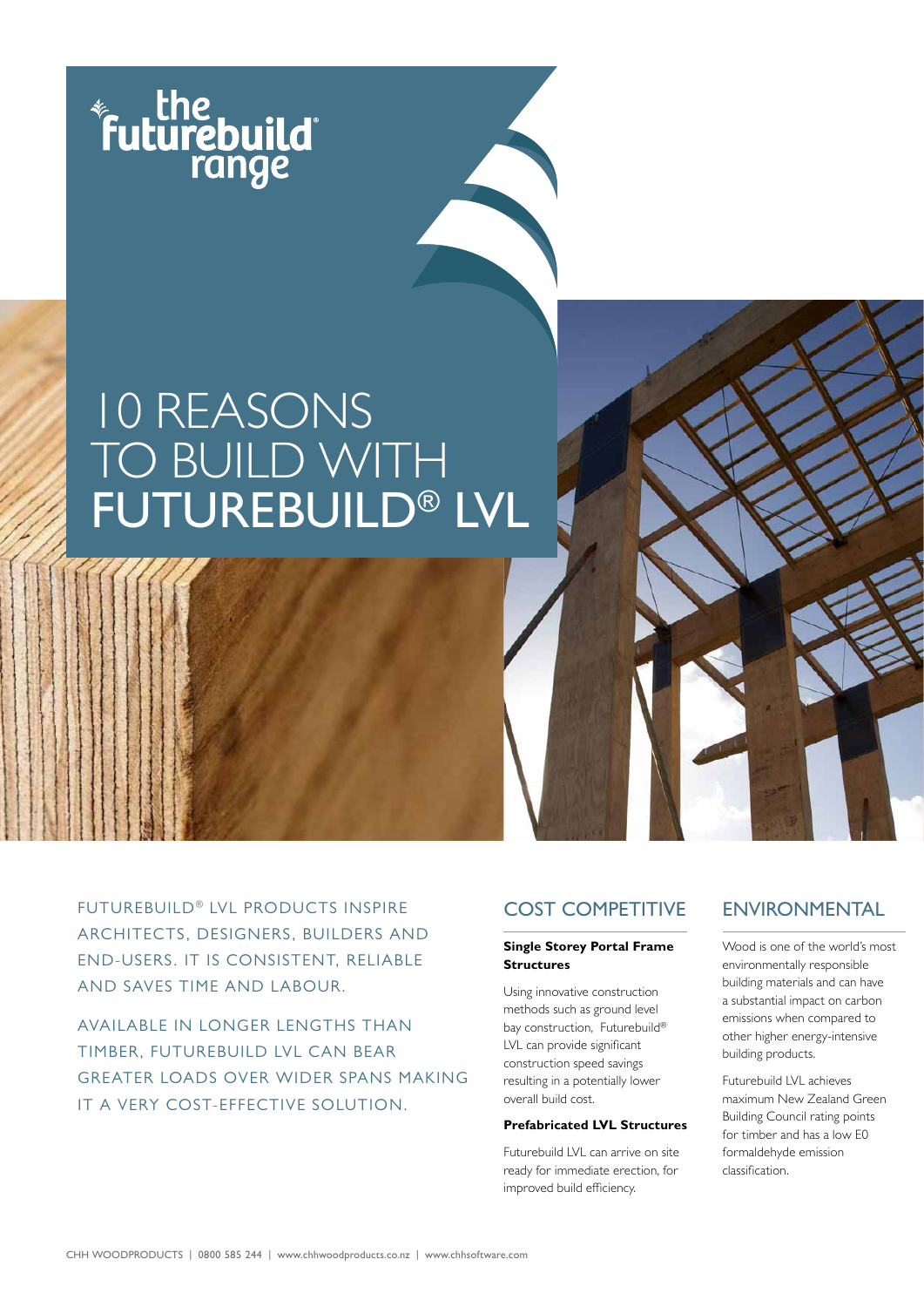

### **CORROSION** RESISTANT

Futurebuild® LVL is especially suitable for buildings where structural elements may be exposed to the corrosive effects of chemical vapours such as:

- Swimming pools
- Marine environments
- Fertiliser storage

## **LIGHTWEIGHT**

Lightweight timber buildings impose less gravity load than comparable concrete and steel buildings. On sites where poor foundation ground exist or where seismic demand is high, lightweight timber buildings have lower seismic design loads and therefore offers the opportunity to contribute to a lower overall build cost.

## **AESTHETICS**

Futurebuild LVL adds the natural beauty and warmth of wood to any project.

It can be left natural or covered with a range of coating options to meet specific visual requirements.

## **DURABILITY**

Compliant with AS/NZS 4357 Futurebuild LVL is uniformly strong, stiff and dimensionally stable providing consistent structural performance.

It is suitable for use in sheltered conditions (not suitable for direct exposure to weather) and available untreated or H3.1 LOSP treated for applications where exposure to moisture is a consideration.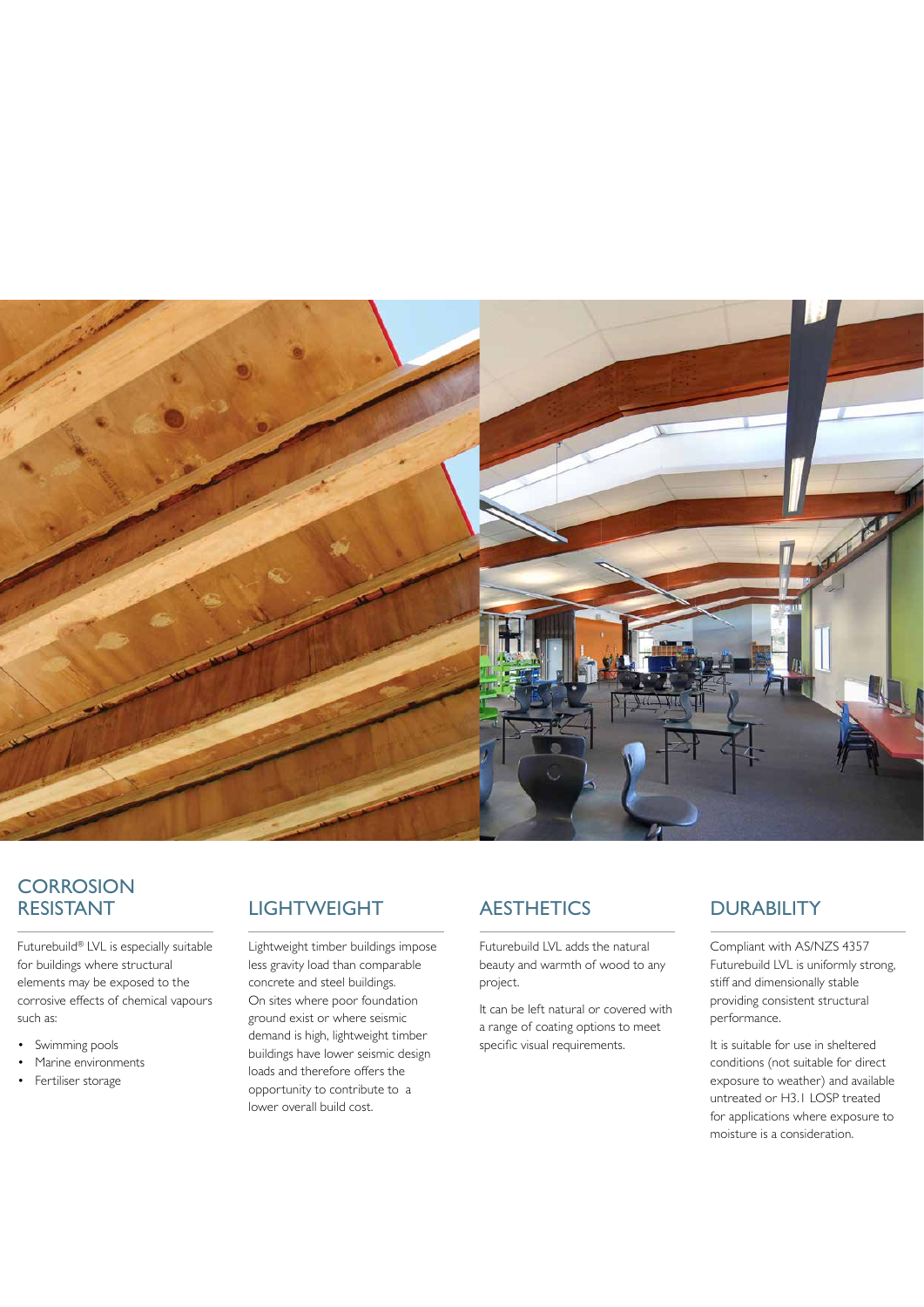



### **FIRE**

Wood develops a slow burning protective char layer resulting in a slow loss of section unlike unprotected steel components that suffer a sudden loss of strength above a certain temperature.

### INSTALLATION **EFFICIENCY**

Futurebuild® LVL is comparatively light and easy to work with using every day woodworking tools. Builders are familiar with wood and in many situations it means they can complete a job more efficiently.

## DESIGN & SUPPORT

CHH Woodproducts offers a full technical support program for commercial building including comprehensive technical literature, design tools and access to our experienced team of structural engineers.

## **ACOUSTICS**

Timber presents a softer surface and hence a surface that is less reflective of sound and ideal for large internal spaces.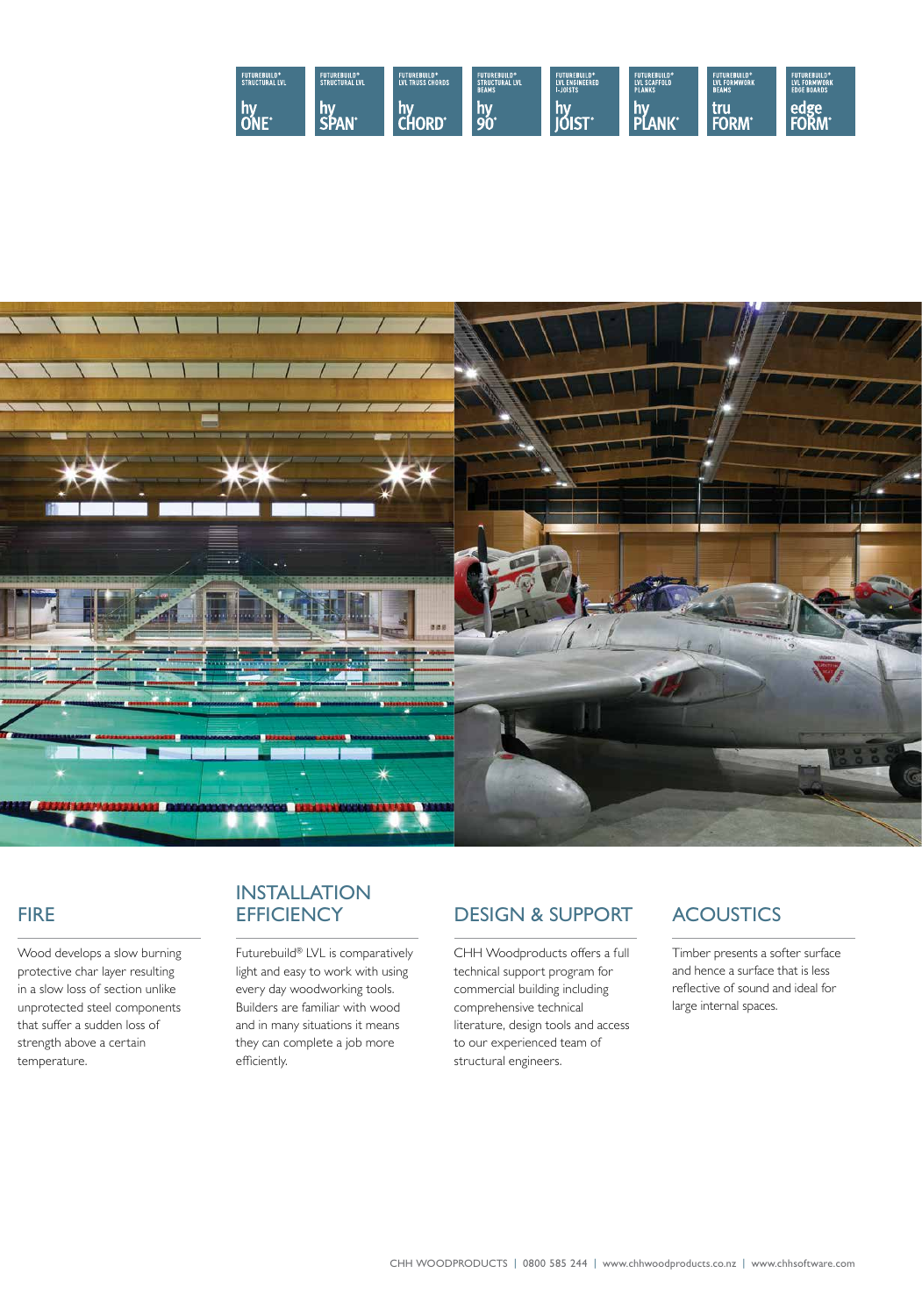

# WHAT IS FUTUREBUILD® LVL?

FUTUREBUILD® LVL (LAMINATED VENEER LUMBER) IS AN ENGINEERED WOOD PRODUCT THAT USES MULTIPLE LAYERS OF 3.5MM THICK WOOD VENEER LAMINATED TOGETHER UNDER PRECISE FACTORY CONDITIONS.

The manufacturing process reduces the effect of natural defects such as knots in timber which are randomised throughout the entire LVL length, providing significantly enhanced strength, rigidity and structural uniformity.

Futurebuild® LVL is much less likely than conventional timber to experience warp, twist, bow, or shrink making it ideal for use in commercial construction.

Compared to other structural framing materials such as steel and concrete Futurebuild LVL offers a lightweight alternative, which is suitable for most commercial applications including:

- Ground, mid and mezzanine floor systems
- Purlins, girts and rafters
- Portal frame construction
- Structural framing members

#### HIGH PERFORMANCE BUILDINGS THAT WON'T COST THE EARTH

Today's modern structural timber technology means that Futurebuild LVL is now a cost effective and viable alternative to using equivalent concrete or steel products in many building types.